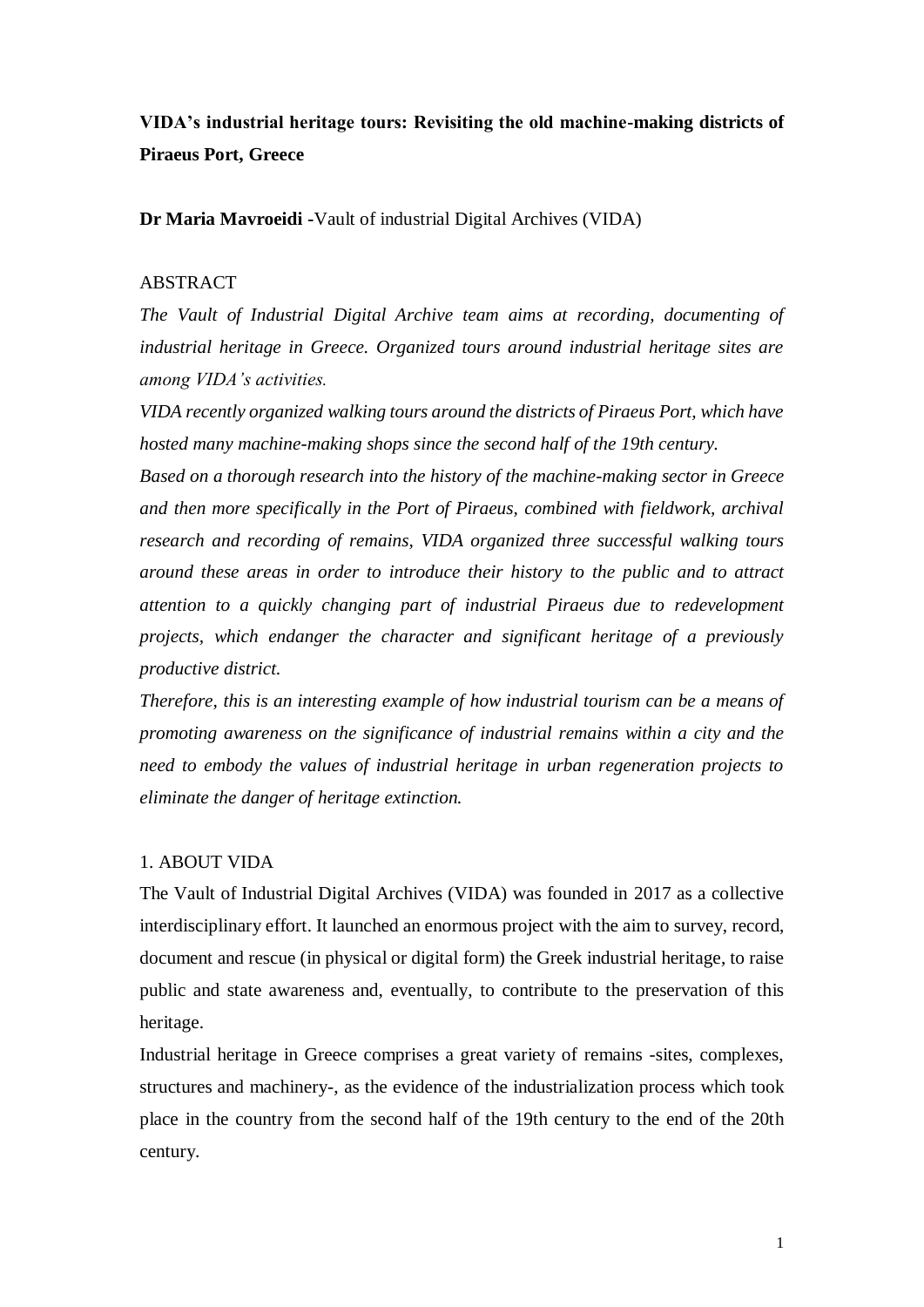VIDA was founded on the realization that, despite all achievements on the preservation of industrial heritage in Greece during the past forty years, there is still a lot to be done in a continuously changing world -especially in the aftermath of the pandemic-, a situation that sets new challenges ahead and requires new methods, approaches and practices to safeguard industrial heritage in all its tangible and intangible aspects. One of the main instruments of VIDA's work -and its main novelty- is its website which comprises a freely accessible database with information submitted by volunteers from all over Greece, its special feature being an interactive map on which industrial monuments are recorded and pinned by region. In fact, it is the only open interactive database for industrial heritage in Greece nowadays.



fig. 1: VIDA's site with the interactive map (2021)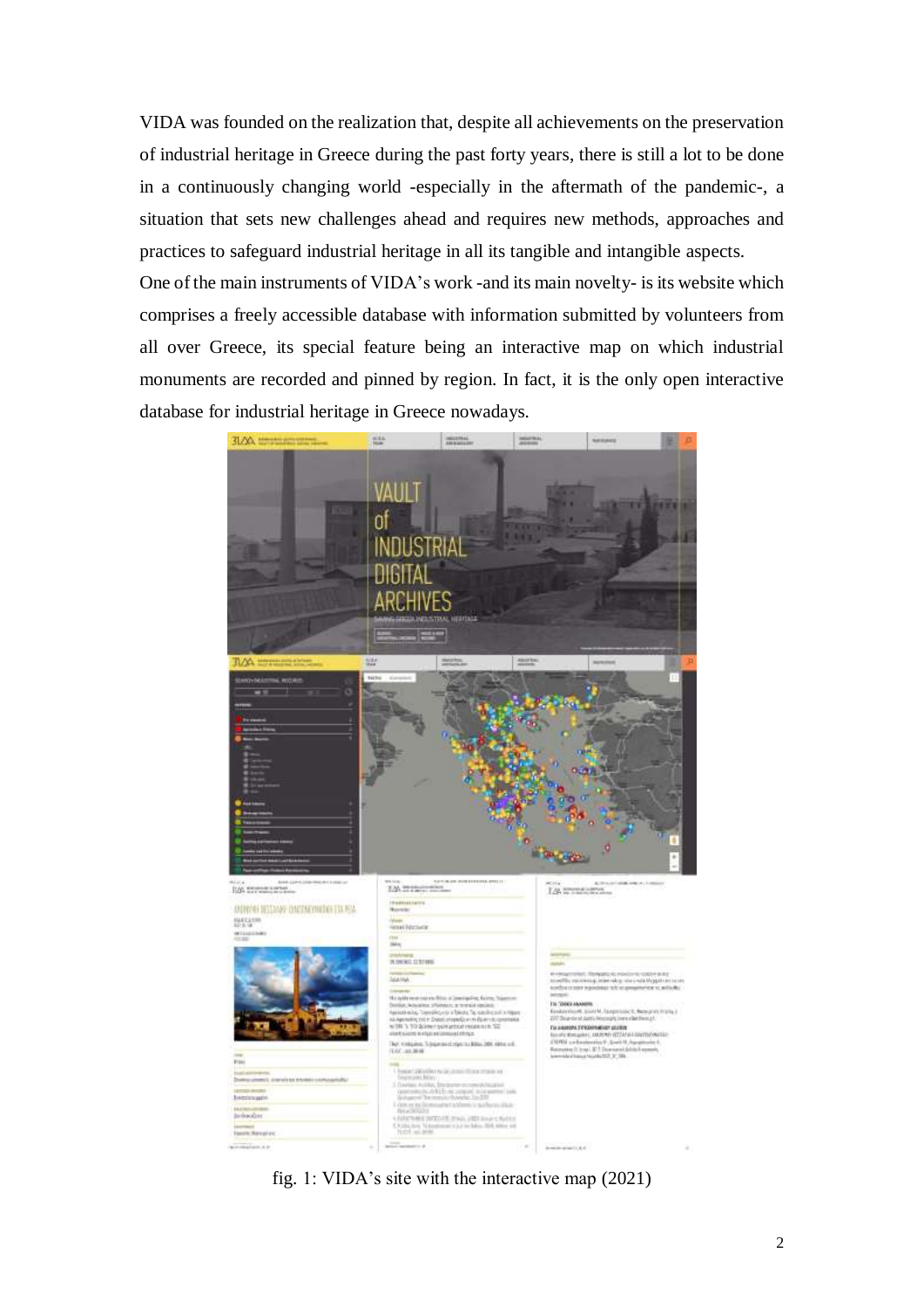# 2. VIDA'S INDUSTRIAL HERITAGE TOUR IN PIRAEUS: INDUSTRIAL ARCHAEOLOGY IN PRACTICE

Organized tours around industrial heritage sites and monuments are among VIDA's activities. These tours focus on familiarizing the public with industrial sites and the values of industrial heritage. The guides in these tours are experts on the history of the industrial past of each area.

However, VIDA's thematic walking tour around the so-called «settlement of the factories», and more specifically at the machine-making areas of industrial Piraeus, has some special features.

Firstly, the tour at the machine shops of Piraeus is the result of long and extensive research in the Greek machine-making industry that stretches beyond the limits of archival and bibliographical review, as it is also based on extensive recording and documentation of historic machinery. Therefore, this research stands firmly on the ground of material remains and fieldwork, hence, at the intersection of history and industrial archaeology. $<sup>1</sup>$ </sup>

However, the archival and bibliographical research has been strenuous, as the engineering sector has not attracted the interest of scholars of Greek industry. Moreover, the lack of archival sources –mainly company archives- in combination with the disappearance of products and facilities of this activity, led to the ignorance of the engineering sector, creating an incomplete picture of the country's productive potential at least until 1960. Especially nowadays, when a completely «counter-productive» economic model prevails in Greece -and elsewhere-, the study of Piraeus' machinemaking industry could trigger reflections and discoveries.

Secondly, apart from the above-mentioned research, VIDA's founding members organized several fieldtrips in Piraeus to locate and identify the remaining machine shops and to decide on the route of the tour.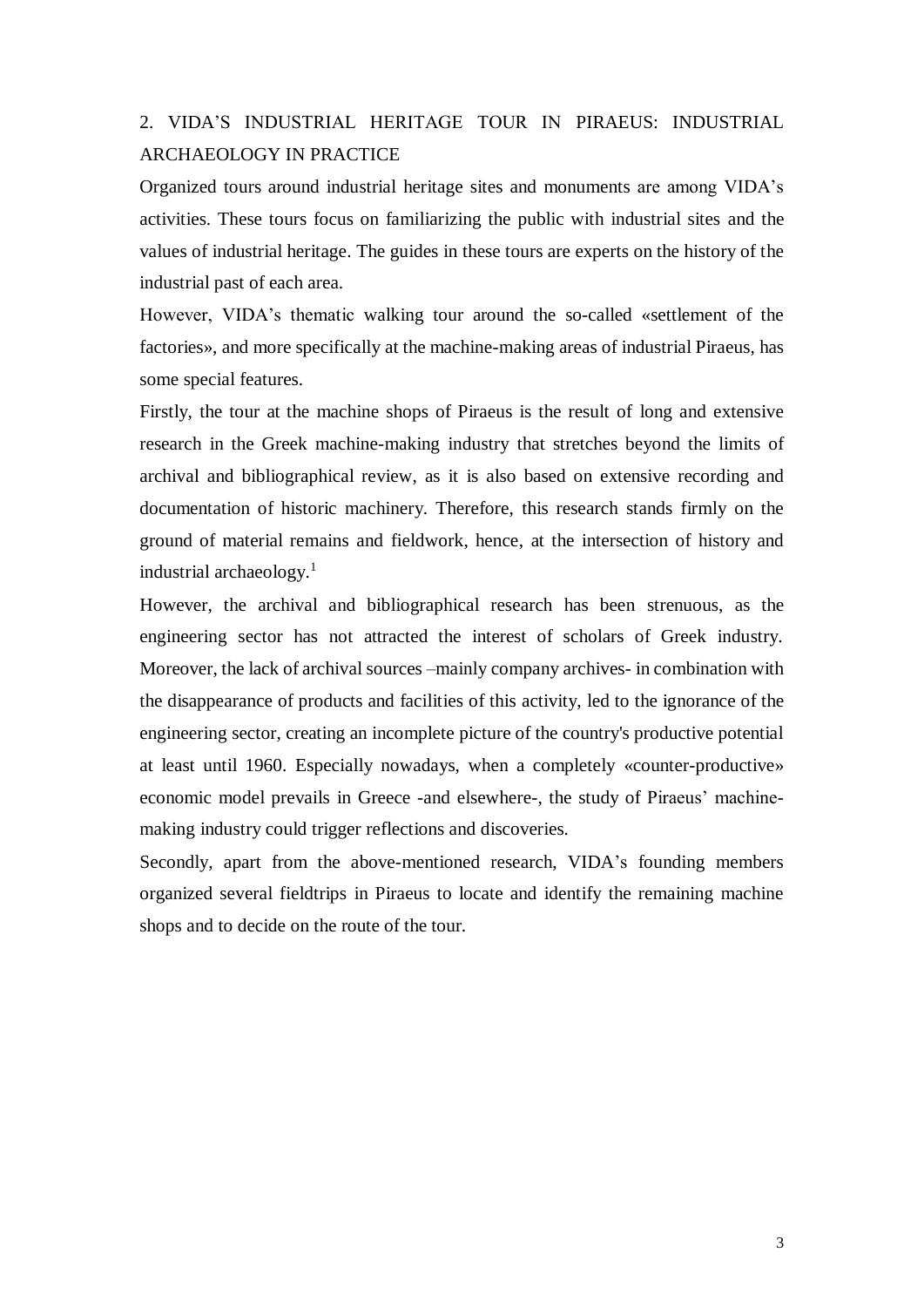

fig. 2: VIDA's first fieldtrip in Piraeus (photo by Marilena Vakalopoulou, 2020)

Another motive for the specific tour was the realization of the rapid changes that have taken place in Piraeus. These changes started a few years ago but were accelerated during the pandemic. The new tram and metro lines, the Piraeus Port Plaza project -in the former tobacco and cigarette factory of Papastratos-, the re-use of former warehouses and workshops and their transformation into hotels, art galleries, bars and offices, are the signs of extensive urban redevelopment plans.

Furthermore, getting to know the heart of industrial Piraeus which is unknown to a great extent and thus «invisible», but its traces are still so vivid, is of great importance. The area is well-hidden by high buildings at the port front. the back streets. Therefore, walking a little further up the streets from the port reveals literally a city within the city and feels as if you are travelling in time.

As a result, VIDA has already organized four successful walking tours at the area which has hosted -and still does in some cases- many machine shops since the second half of the 19th century, with some of the most important machine-making companies of the country. One of the main objectives of the tour is to attract attention to a dramatically changing part of industrial Piraeus due to redevelopment -or rather, gentrificationprojects, which endanger the character and significant heritage of a previously productive district.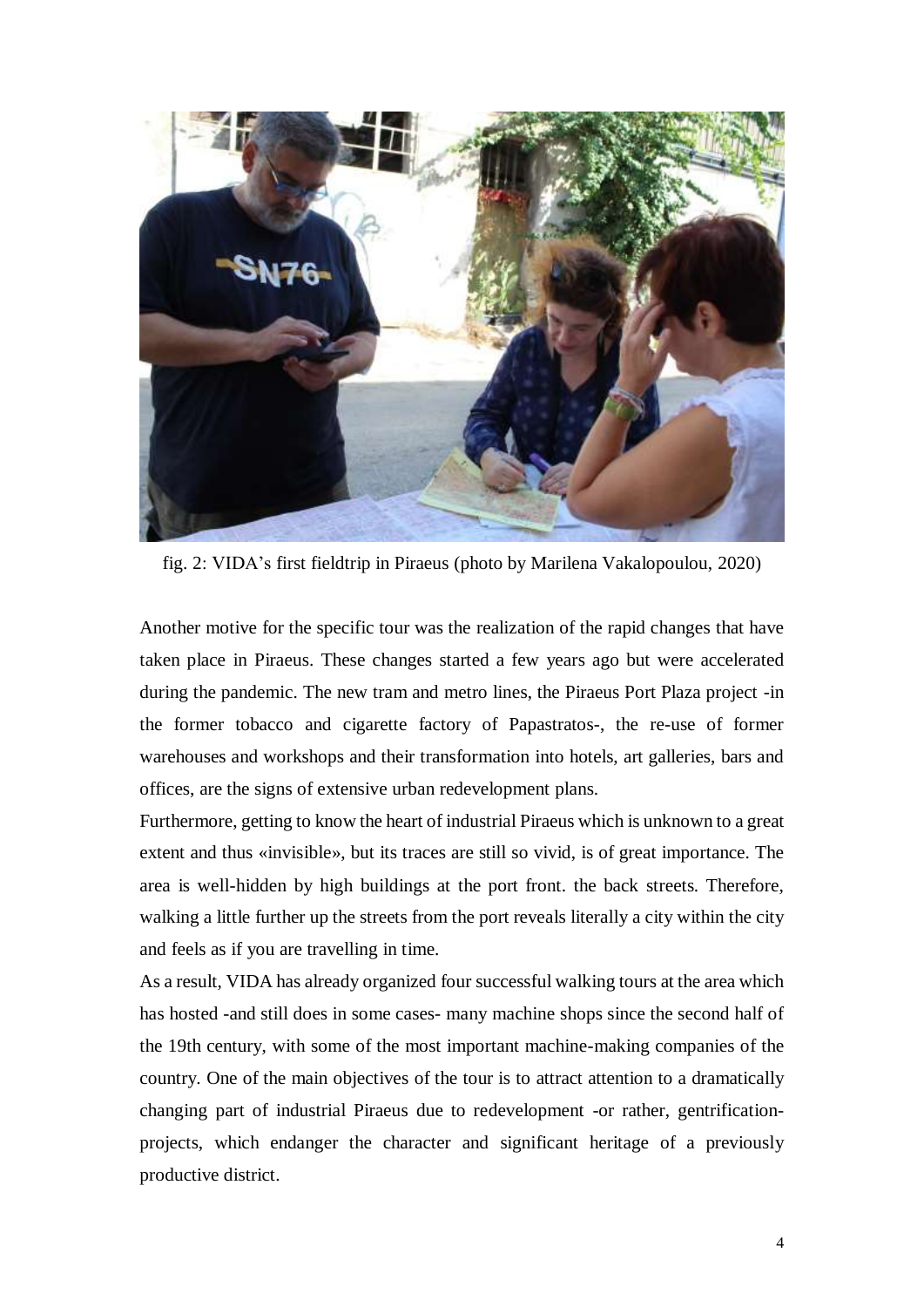### 3. PIRAEUS: PORT AND INDUSTRY

The modern city of Piraeus was designated as the main port of the newly established capital of Athens in the young Greek Kingdom in 1833. Although Piraeus was then an insignificant and remote town, population growth, urbanization, the transport network, and the port soon turned Piraeus into a favourable place for the development of industry. Hence, between 1860 and 1875 the city, besides trade and shipping, evolved into the first genuinely industrial city of the country. Practically all industrial sectors were represented in it: flour and paper mills, textile and soap factories, distilleries, metalworking industries etc. A further advantage was the fact that it was the only city in Greece to have an institutionalized industrial zone by 1892.<sup>2</sup>

At the dawn of the 20th century large-scale factories marked the new era of industrial Piraeus: the first factory for chemical products and fertilizers in the country was established in Drapetsona in 1909 and a cement factory in 1911. The city was granted the title «the Greek Manchester» or «Manchester of the East» due to its industrial development.

Within this frame, the machine-making sector occupies a significant position in Piraeus' industry.

#### 4. THE GREEK MACHINE MAKING INDUSTRY

On an international level, the production of machinery has been crucial for the development of industry since the 19th century. The existence or absence of the machinery manufacturing industry has largely determined the character, intensity and course of industrialization in each country, being a criterion and measure of industrial development.

Consequently, this sector enables us to trace all the structural features of Greek industrial technology - its dependence on the import of technology and know-how, its adaptation to the raw materials and conditions here, etc. - while at the same time it is representative of the transition from craft to industrial production.

In the first period of the development of the engineering industry, the ports of Hermoupolis on the island Syros and Piraeus, in the still limited Greek territory, were not only centres of transit trade but also important centres of shipbuilding and ship repair. This activity was the first impetus for the creation of machine shops around the ports and constituted the first reservoir of know-how and technical manpower, working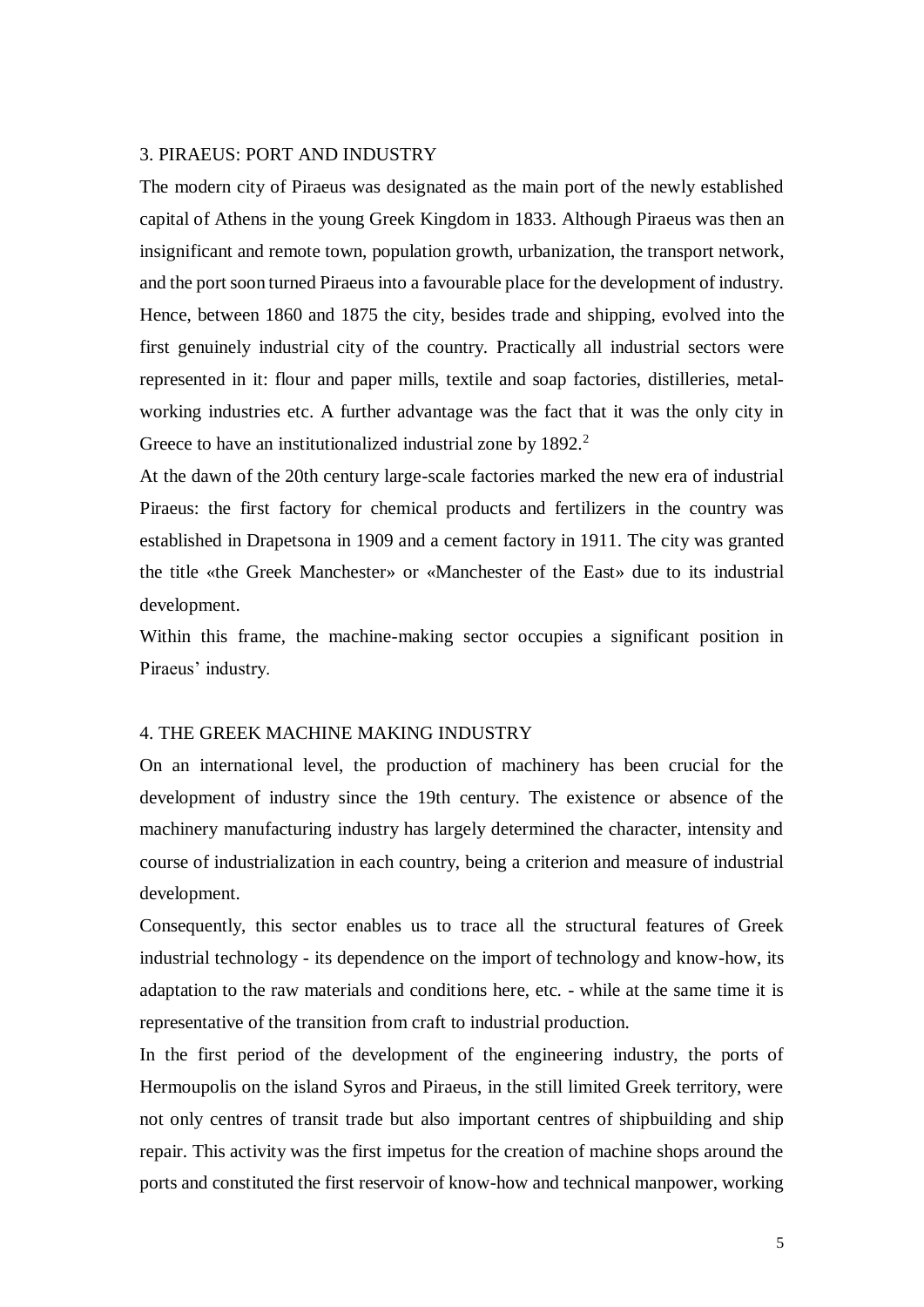with mainly English engineers who were employed in the largest machine shops of the time. Vassileiadis, John MacDowall and Kouppas in Piraeus were repairing and then building ships and engines. The largest machine-building units turned to transport, namely railways and shipping. Thus, the machine shops of the Hellenic Railway Company in Piraeus (1902), the Thessalian Railways in Volos (1889), the new factory of Vassiliadis in Piraeus (1898), and Neorion in Hermoupolis were organized. The machine shops created for the maintenance of machinery, steam cars, wagons and rolling stock for the railways in general, played a particularly important role in the field of Greek mechanical engineering, because they confronted the difficulties of processing large objects for the first time. The first machine shops were also involved in the manufacture of agricultural tools and machinery.

Machine shops were also established in cities or areas of the country with a concentration of factories in Hermoupolis, Thessaloniki, Volos, Patras and Lesvos. Initially their work was limited to covering the needs of the industries accepting orders for repairs and supplementary work. Gradually, from the beginning of the 20th century, they started to build sections or entire machines in order to meet the equipment needs of the main branches of industry in the food, clothing and consumer goods sectors (olive mills, soap factories, flour mills, textile mills, etc.) operating in each town.

The great number of machine-building units in all the urban centres of the country prove that this sector did exist in Greece -with its lags and discontinuities- and that it reached its peak in the interwar period.

Particularly in the 1920s and 1930s the volume of machine production increased, making machine building one of the three sectors -paper industry, textile industry and machine building- with the most dynamic growth, despite its low specific weight in total industrial production.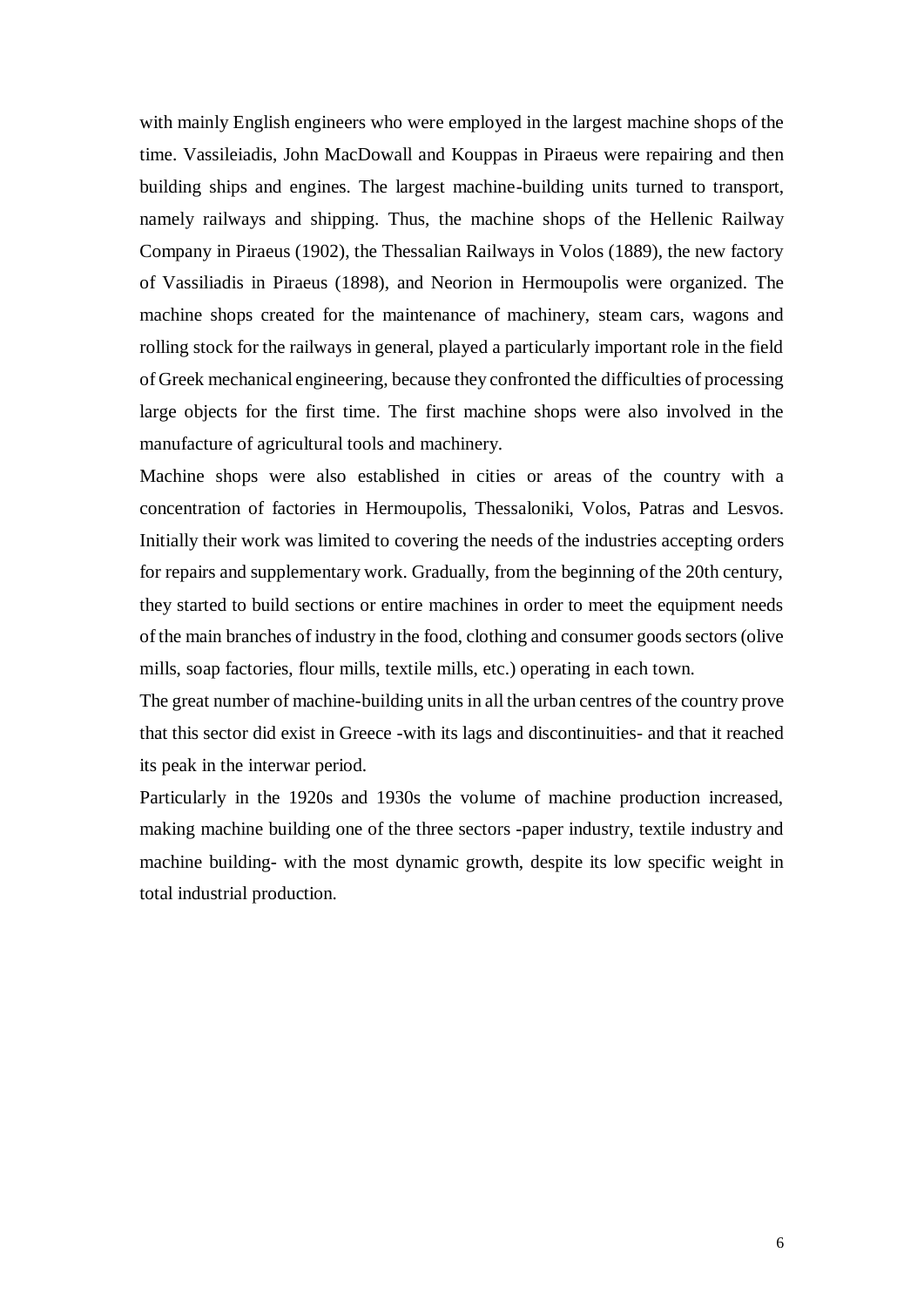

Fig. 3: VIDA's tour at the machine shops of Piraeus (photo by Christos Lambropoulos, 2021)

In the 1930s, due to the imposition of import restrictions, new trends and directions emerged in the machinery industry, which turned to the manufacture of machinery and components for the rest of the country's industry (e.g. centrifugal pumps, oil press pumps, grape presses, oil mills, bakery cylinders, cranes, steam engines, steam boilers, soap boilers, textile machinery), agricultural machinery and tools, but also diesel engines. At the same time, the construction of engineering works gave a boost to metalworking, which was undertaken by a very few large and specialized machine shops (e.g. Kouppas in Piraeus and BIO in Athens).

In the afterwar period, the end of the Marshall Plan led to the closure of some machine shops that could not repay the loans of the Plan, given the change of correlations in the international technological field and the consequent shift to the import of machinery, which in its turn resulted in the decline of the Greek machine-making industry in the 1960s.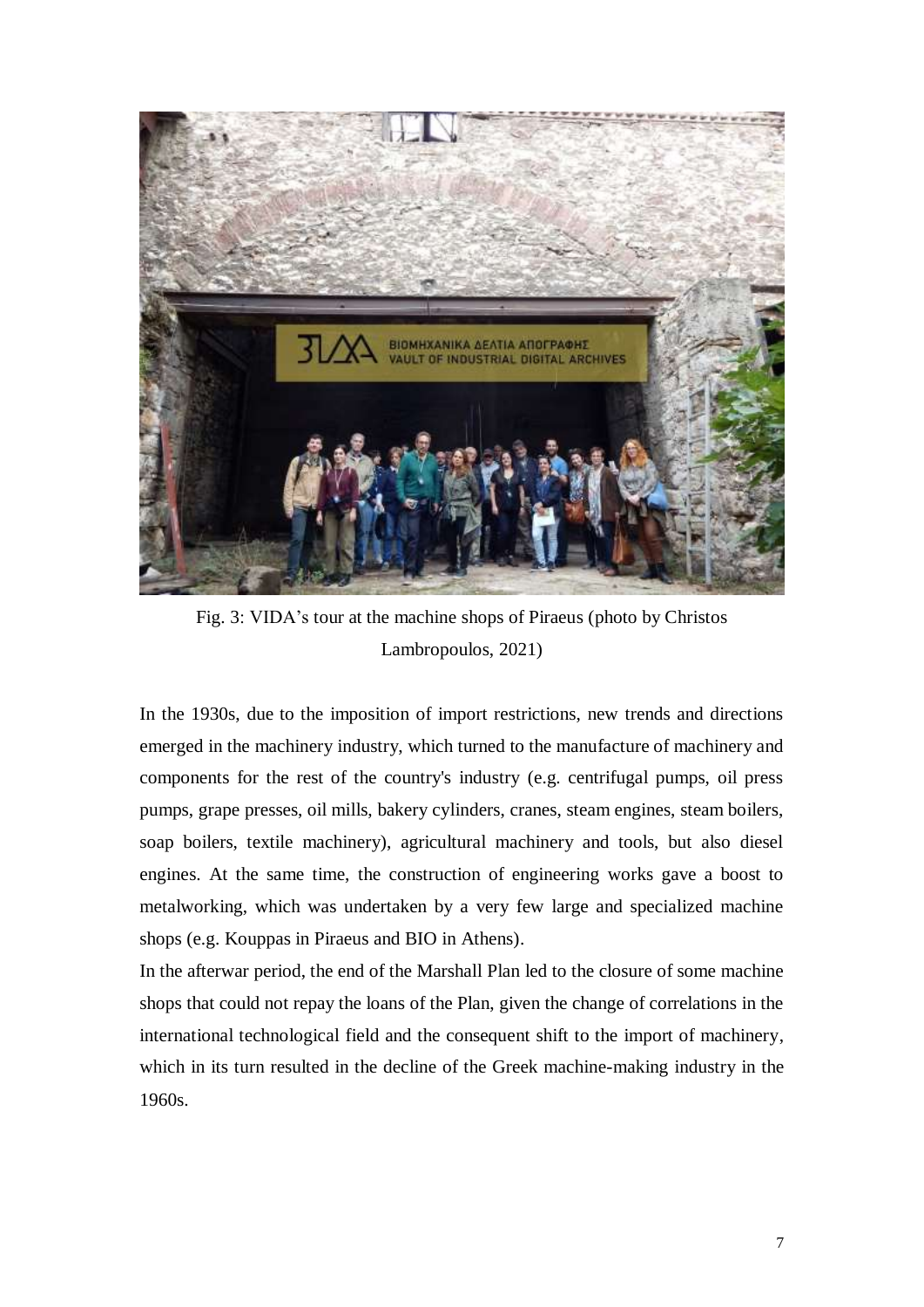#### 5. MACHINE-MAKING IN PIRAEUS

As mentioned above, Piraeus evolved into the country's machine-building centre par excellence from the second half of the 19th century to about 1960 -when the decline of the industry in the country began-, and thus it is distinguished by the highest density of machine shops. More than two hundred smaller and larger machine shops, which did not just carry out repairs, but also manufactured machinery of various kinds, have been recorded in Piraeus through VIDA's research. Among these we can distinguish the machine shops of Kouppas, Rontiris - Stroumboulis (ROSTRO), TECHNIKA Malcotsis, Fronimos, Lipovatz and Axelos, etc., which were of nationwide importance. Walking along these «metal streets» means literally walking along a century and along a whole industrial sector, as ones goes past machine shops from this entire period along the way and can trace the development of the Greek machine-making industry.

Nevertheless, apart from identifying the sites and their architectural features, there are more stories to be told in an attempt to perceive the unique «genius loci» as well as intangible aspects of this area. I shall briefly mention some of the «parallel stories» we try to narrate during the tour:

 The testimonies of owners and workers in the machine shops of the area reveal a picture of constant motion in the streets and the movement from one machine shop to another, thus the establishment of a productive fabric that includes larger and smaller units, as well as «satellite» workshops, e.g. wire mills, rolling mills and nail mills, foundries, etc., which collaborate in many cases. This is certainly a unique case nationwide and a typical case for the study of technological development and technological convergence, networks of raw materials, know-how and technology, but also the mobility of the workforce in the sector and even some sort of collectivity.

 The machine shops in Piraeus also present the constant process of mergers, partnerships and spin-offs over time, all in the same area. Therefore, many plants are often organically linked together as one derives from the other.

 The history of Greek mechanical engineering presents many examples of copying and patenting, which evolved into basic forms of incorporation and reproduction of know-how and technology in the country. From the patents of Kouppa and Vassiliadis for olive-oil machinery in the interwar period, to Malcotsis' copying of a German oil engine during the Occupation, the methods used by machine builders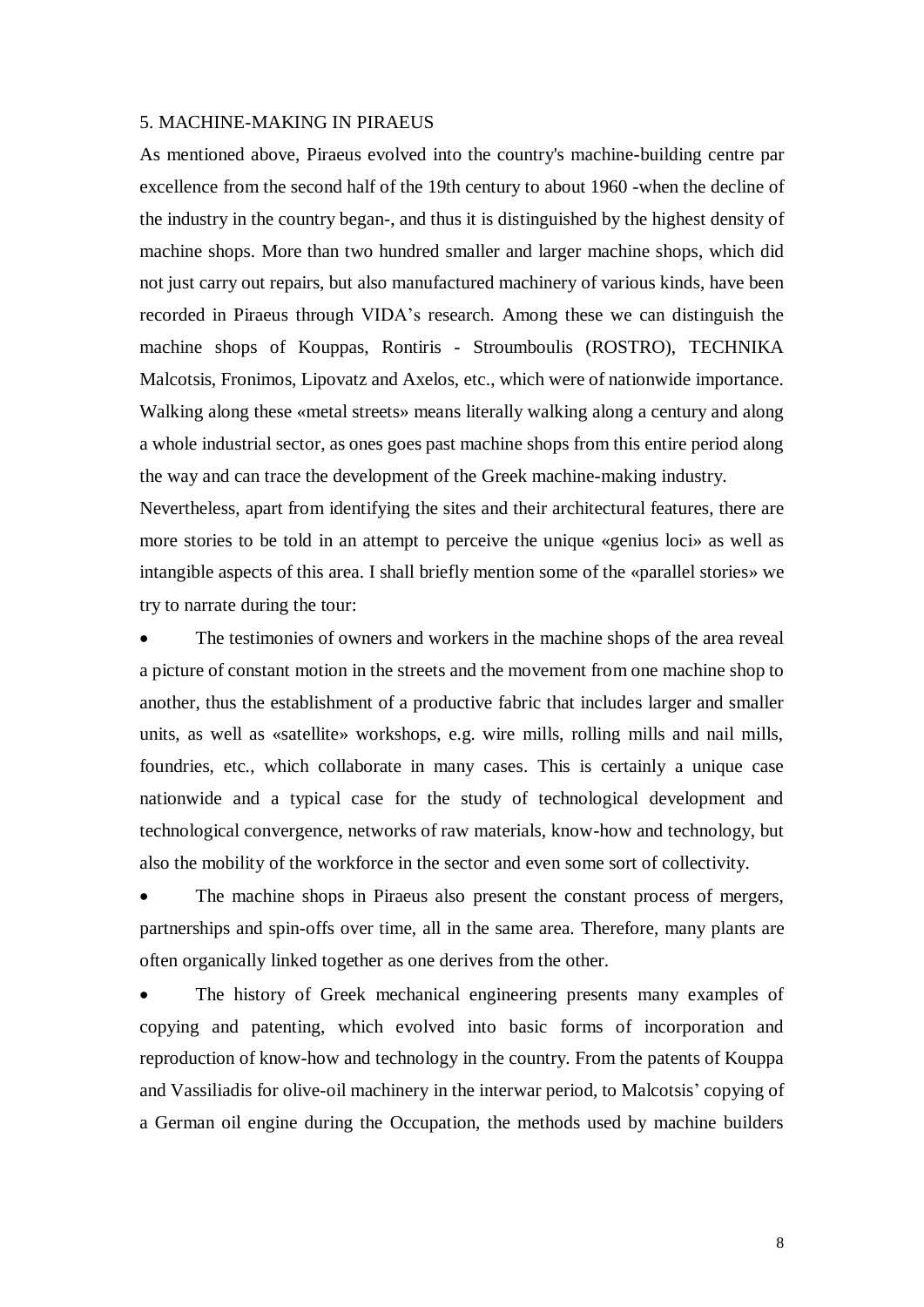demonstrate both lagging behind and mechanical ingenuity, a phenomenon inherent in the process of technology production.

 The streets of the "aristocracy" of the machine-making factories are the streets with have undergone the biggest changes in the re-use of the buildings. The "secondary" streets of the industry are still intact to a great extent, possibly because the buildings are still used as machine shops. It is quite evident that survival has been a matter of scale: the large-scale units have disappeared, whereas the small-scale ones still exist, showing more stamina due to their continuous operation.

Nowadays, the districts of Saint Dionysius and Papastratos form a rare cluster of past industrial activity which remains alive and active in a way today. However, this cluster is about to undergo a dramatic change through large-scale gentrification. Where once the sound and smell of metalworking prevailed nowadays galleries, bars and hotels take over the place, displacing all productive activities, mainly metal working units and machine making.

### **CONCLUSION**

One of the most intriguing aspects of the preparation and presentation of this specific tour by VIDA is that it brings forth the need for recording all aspects of this heritage as the only way to capture the identity of the whole area of industrial Piraeus.

Hence, it is of utmost importance to create a comprehensive narration which conveys all the tangible and intangible elements of this heritage in all its complexity and diversity. It is always a matter of quality, not a matter of quantity. That is, we might preserve and reuse many industrial buildings and sites in the area but keep missing the meaning behind the facades. The real history of the place and its people will keep «slipping away», and we shall end up creating an «industrial Disneyland», a «no man's land» deprived of its context, history, meaning and memory. Even worse, disregarding the historical and social contexts of heritage within redevelopment plans, inevitably leads to gentrification and social exclusion, whereas what is needed nowadays is social inclusiveness and offering better opportunities to local communities.

Nevertheless, an optimistic aspect of VIDA's tour is that several people have participated in it, showing a wider interest in the history of the area, as well as memory, heritage, continuity, collective identity, and sense of place.